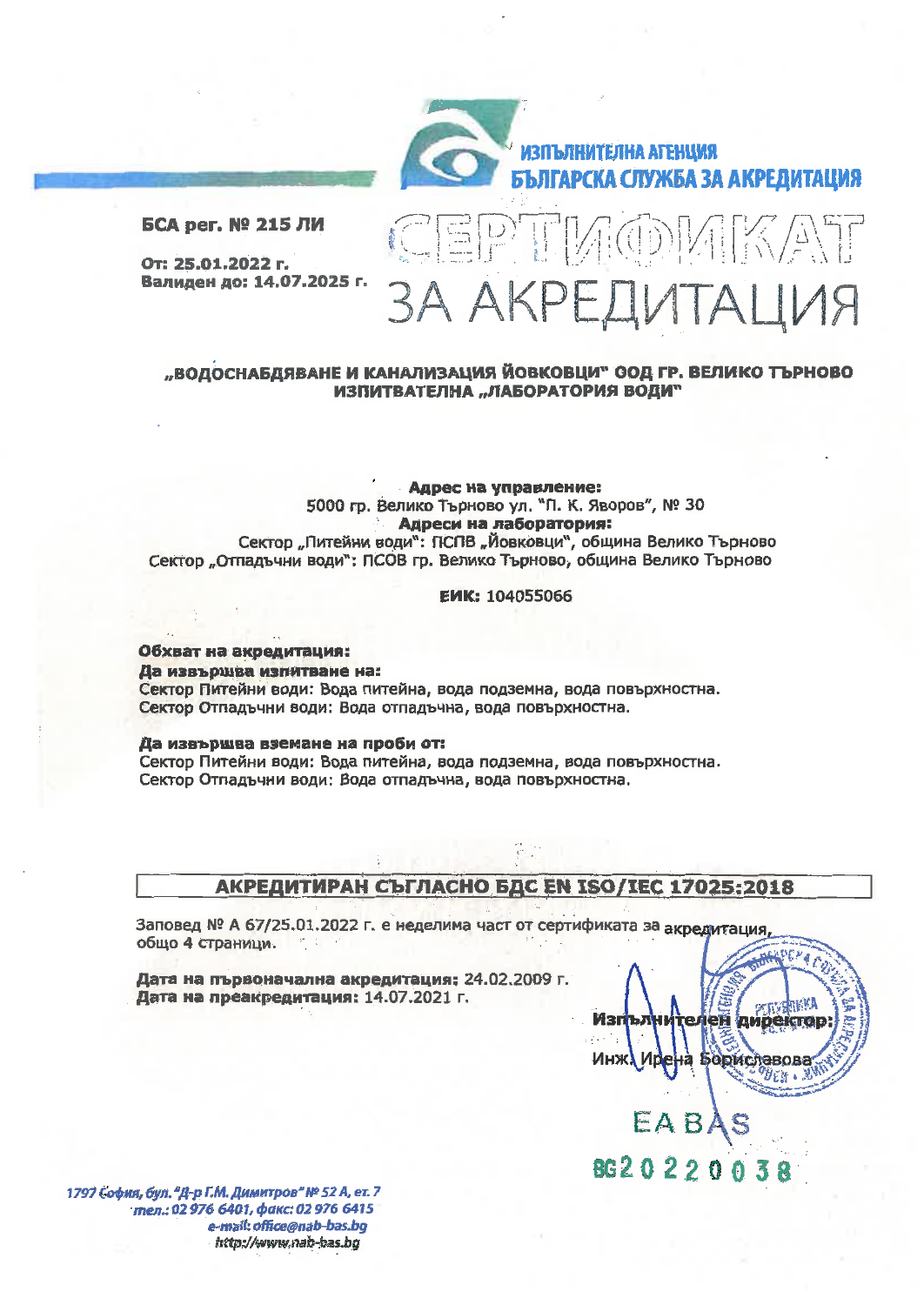

РЕПУБЛИКА БЪЛГАРИЯ

Изпълнителна агенция Българска служба за акредитация



Страна по Многостранното споразумение за взаимно признаване на ЕА в тази област

#### **ЗАПОВЕД**

#### **Nº A 67**

### София. 25.01.2022 г.

На основание чл. 10 ал. 1, т. 2а и чл. 32 т. 2 от Закон за националната акредитация на органи за оценяване на съответствието, т. 7 (1) и т. 5.3.1 във връзка с промяна на елемент от съдържанието на сертификата съгласно т. 4.3.8 /буква f/ от Процедура за акрелитация BAS QR 2, открита процедура с рег. № 88/215 ЛИ/РО/05.10.2021г., Доклад от извънредна оценка по документи рег. № 88/215 ЛИ/РО/3/В/25.10.2021г. и заповед на ИА БСА № А 66/25.01.2022 r.

## ИЗМЕНЯМ ЗАПОВЕД НА ИА БСА № А 397/14.07.2021 г.

на

# ИЗПИТВАТЕЛНА "ЛАБОРАТОРИЯ ВОДИ" КЪМ "ВОДОСНАБДЯВАНЕ И КАНАЛИЗАЦИЯ ЙОВКОВЦИ" ООД ГР. ВЕЛИКО ТЪРНОВО

Адрес на управление: 5000 гр. Велико Търново ул. "П. К. Яворов", № 30 Адреси на лаборатория:

Да извършва изпитвания на:

Сектор "Питейни води": ПСПВ "Йовковци", община Велико Търново Сектор "Отпадъчни води"; ПСОВ гр. Велико Търново, община Велико Търново

# СЕКТОР ПИТЕЙНИ ВОДИ

| Тип обхват: фиксиран |                                               |                                      |                                                       |
|----------------------|-----------------------------------------------|--------------------------------------|-------------------------------------------------------|
| Nº<br>по<br>ред      | Наименование на<br>изпитваните<br>продукти    | Вид на изпитване/<br>характеристика  | Методи за изпитване<br>(стандарт/ валидиран метод)    |
| 1                    |                                               | 3                                    |                                                       |
| 1.                   | вода питейна (а)<br>вода подземна (b)<br>вода | 1.1 Активна реакция                  | БДС 3424:1981 т.1 (а)<br>БДС 17.1.4.27:1980 т.1(b, c) |
|                      |                                               | 1.2 Алуминий                         | ВВЛМ-ПВ-1.2-2007 (a, b)                               |
|                      | повърхностна (с)                              | 1.3 Амониев йон                      | ВВЛМ-ПВ-1.3-2007 (a, b, c)                            |
|                      |                                               | 1.4 Електропроводимост               | БДС EN 27888:2002 (a, b, c)                           |
|                      |                                               | 1.5 Желязо общо                      | ВВЛМ-ПВ-1.5-2007 (a, b, c)                            |
|                      |                                               | 1.6 Манган                           | ВВЛМ-ПВ-1.6-2007 (а, b, c)                            |
|                      |                                               | 1.7 Температура                      | ВВЛМ-ПВ-1.32.2020 (с)                                 |
|                      |                                               | $1.8$ Mb $H$ <sub>DCT</sub>          | БДС EN ISO 7027-1 т. 5.3:2016<br>(a, b)               |
|                      |                                               | 1.9 Обща твърдост                    | БДС 3775:1987 (а)<br>ВВЛМ-ПВ-1.31-2020 (b)            |
|                      |                                               | 1.10 Сума от калций<br>и<br>магнезий | БДС ISO 6059:2002 (a, b)                              |
|                      |                                               | 1.11 Калций                          | БДС ISO 6058:2002 (a, b)                              |
|                      |                                               | 1.12 Магнезий                        | ВВЛМ-ПВ-1.28-2020 (a,b)                               |
|                      |                                               | 1.13<br>Перманганатна                | БДС 3413:1977 (a)                                     |
|                      |                                               | окисляемост                          | ВВЛМ-ПВ-1.30-2020 (b)                                 |
|                      |                                               | 1.14 Сулфати                         | ВВЛМ-ПВ-1.16-2007 (а, b, c)                           |
|                      |                                               | 1.15 Фосфати                         | ВВЛМ-ПВ-1.17-2007 (a, b, c)                           |
|                      |                                               | 1.16 Хлориди                         | БДС 3414:1980 (а)                                     |

гр. София 1797, бул. "Г.М.Димитров" №52 А, ет.7<br>Тел: +359 9766 401; Факс: (+3592) 9766 415 e-mail: office@nab-bas.bg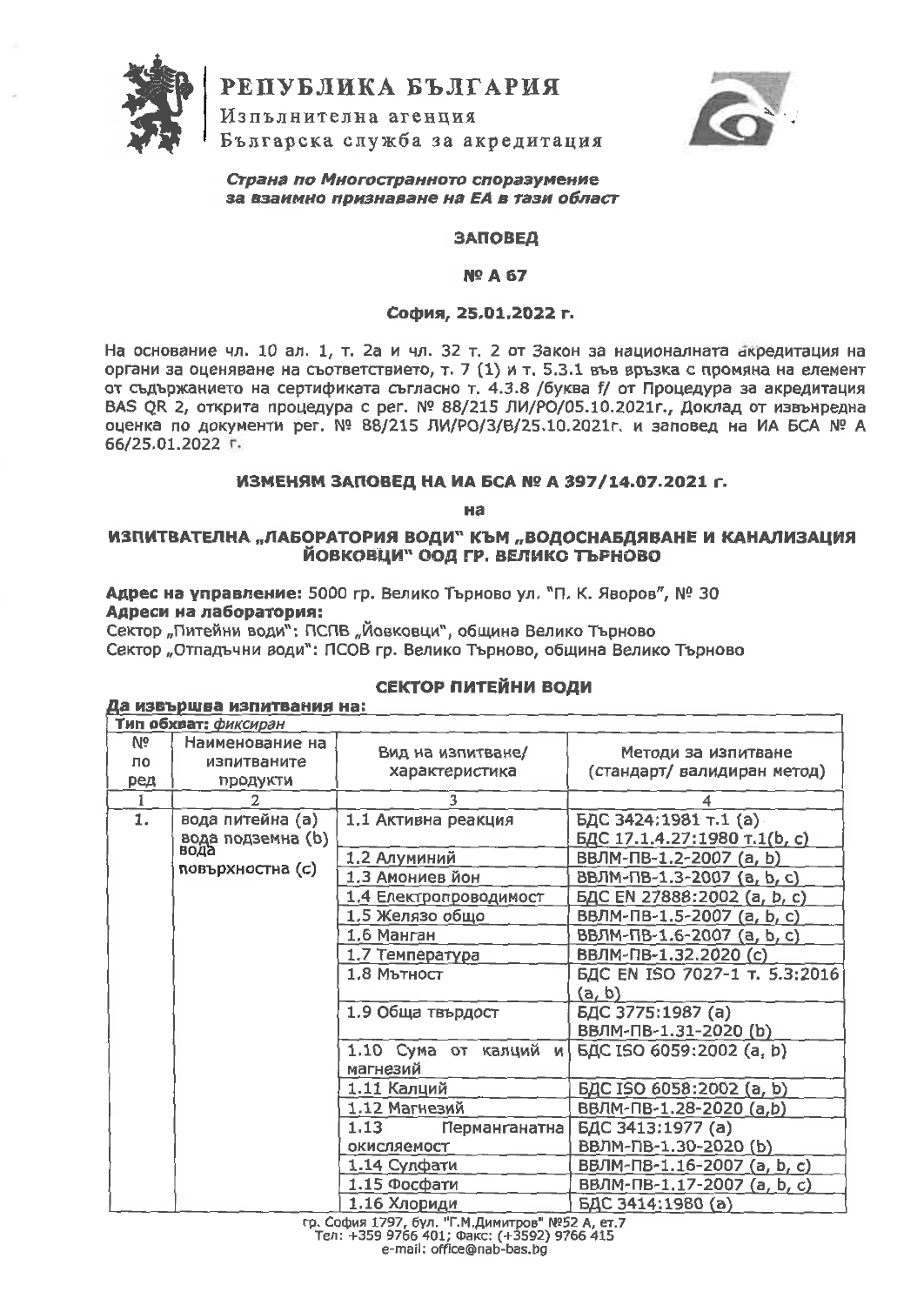|                |                                           | AOFVMERTE BAAMASH                        |
|----------------|-------------------------------------------|------------------------------------------|
| $\overline{2}$ | $\overline{3}$                            |                                          |
|                |                                           | ВВЛМ-ПВ-1.29-2020(b, c)                  |
|                | 1.17 Нитрати                              | ВВЛМ-ПВ-1.19-2007 (a, b, c)              |
|                | 1.18 Нитрити                              | ВВЛМ-ПВ-1.20-2007 (a, b)                 |
|                | 1.19 Остатъчен свободен                   | ВВЛМ-ПВ-1.21-2007 (а)                    |
|                | хлор                                      |                                          |
|                | 1.20 Флуориди                             | ВВЛМ-ПВ-1.22-2007 (a, b, c)              |
|                | 1.21 Цианиди общи                         | ВВЛМ-ПВ-1.23-2007 (a, b, c)              |
|                | 1.22 Мед                                  | ВВЛМ-ПВ-1.24-2007 (a, b, c)              |
|                | 1.23 Хром общ                             | ВВЛМ-ПВ-1.25-2007 (a, b, c)              |
|                | 1.24 Цинк                                 | ВВЛМ-ПВ-1.26-2007 (a, b, c)              |
|                | $1.25$ bop                                | ВВЛМ-ПВ-1.27-2007 (a, b, c)              |
|                | 1.26 Брой колонии                         | БДС EN ISO 6222:2002 (a,b)               |
|                | (микробно число) при<br>37°C              |                                          |
|                | 1.26.1 Брой колонии                       | БДС EN ISO 6222:2002 (a,b)               |
|                | (микробно число) при<br>22 <sup>o</sup> C |                                          |
|                | 1.27 Ешерихия коли                        | БДС EN ISO 9308-1:2014/A1:<br>2017 (a,b) |
|                | 1.28 Колиформи                            | БДС EN ISO 9308-1:2014/A1:<br>2017 (a,b) |
|                | 1.29 Чревни ентерококи                    | БДС EN ISO 7899-2:2003 (a,b,c)           |
|                | 1.30 Сулфитредуциращи                     | БДС EN 26461-2:2004 (a)                  |
|                | анаероби (clostridia)                     |                                          |
|                | 1.31 Салмонела                            | ISO 19250:2010 (c)                       |

CAMO OPMEMHAAHM8T

# Да извършва вземане на проби/извадки от:

| Тип обхват: фиксиран |                          |                                                  |  |
|----------------------|--------------------------|--------------------------------------------------|--|
| N9                   |                          | Методи за вземане на проби/извадки               |  |
| по ред               | Наименование на продукта | (стандартизирани/ валидирани)                    |  |
|                      |                          |                                                  |  |
|                      | Вода питейна             | ISO 5667-5:2006                                  |  |
|                      | Вода подземна            | БДС ISO 5667-11:2011 т.3.9, 3.16, 3.17, 5.3.2.2, |  |
|                      |                          | 6.1.1                                            |  |
|                      | Вода повърхностна        | БДС ISO 5667-4:2016                              |  |

# СЕКТОР ОТПАДЪЧНИ ВОДИ

# Да извършва изпитвания на:

|                        | <b>Тип обхват:</b> фиксиран                |                                     |                                                         |  |
|------------------------|--------------------------------------------|-------------------------------------|---------------------------------------------------------|--|
| Nº<br><b>no</b><br>ред | Наименование на<br>изпитваните<br>продукти | Вид на изпитване/<br>характеристика | Методи за изпитване<br>(стандартизирани/<br>валидирани) |  |
|                        |                                            | З                                   |                                                         |  |
| 2.                     | вода отпадъчна (а)                         | 2.1 Температура                     | БДС 17.1.4.01:1977 т.4 (а)                              |  |
|                        | вода<br>повърхностна                       | 2.2 Активна реакция                 | БДС 17.1.4.27:1980 т.1 (а)                              |  |
|                        | (b)                                        | 2.3 Неразтворени вещества           | БДС 17.1.4.04:1980 т.2 (a, b)                           |  |
|                        |                                            | 2.4 Разтворени вещества             | БДС 17.1.4.04:1980 т.3 (а)                              |  |
|                        |                                            | <b>2.5 XRK</b>                      | БДС 17.1.4.02:1977 (a, b)                               |  |
|                        |                                            | $2.6$ BNK <sub>5</sub>              | БДС EN ISO 5815-1:2019 (a,b)                            |  |
|                        |                                            |                                     | БДС EN 1899-2:2004 (a, b)                               |  |
|                        |                                            | 2.7 Общ фосфор                      | ВВЛМ-ОВ-1.8-2007 (а)                                    |  |
|                        |                                            | 2.8 Общ азот                        | ВВЛМ-ОВ-1.9-2007 (а)                                    |  |
|                        |                                            | 2.9 Хром /общ,                      | ВВЛМ-ОВ-1.10-2007 (а)                                   |  |
|                        |                                            | шествалентен, тривалентен/          |                                                         |  |
|                        |                                            | 2.10 Сулфати                        | ВВЛМ-ОВ-1.12-2007 (а)                                   |  |
|                        |                                            | 2.11 Феноли                         | ВВЛМ-ОВ-1.13-2007 (a,b)                                 |  |
|                        |                                            | 2.12 Цианиди /общи,<br>свободни/    | ВВЛМ-ОВ-1.14-2007 (а)                                   |  |